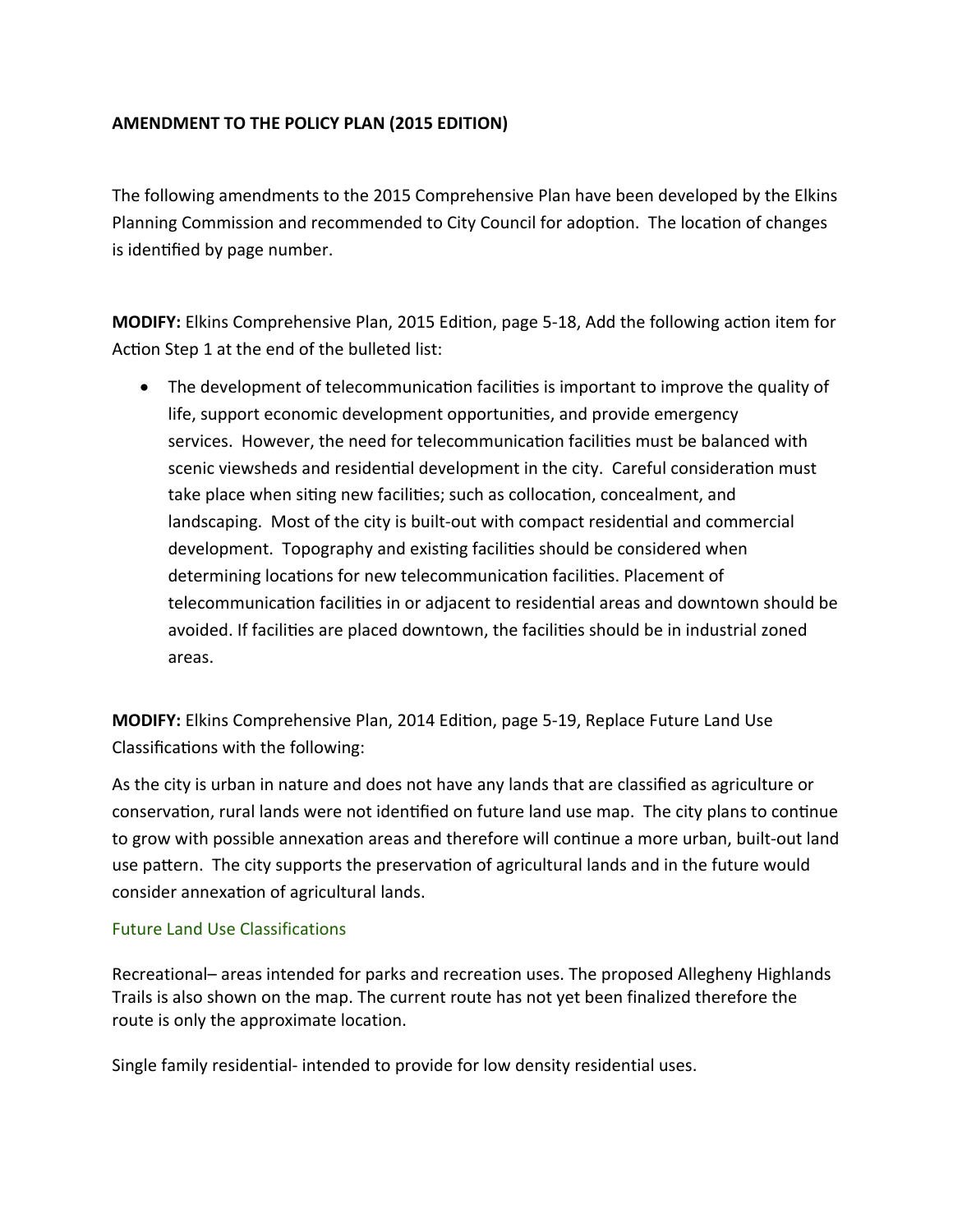Residential- intended to provide for single-family and multi-family residential uses.

Wees Historic District-this classification would allow additional requirements in order to preserve the historical character of the area

Institutional‐ areas owned by Davis & Elkins College Central Business District Central Business District‐ intended to provide for small‐scale business uses to serve surrounding neighborhoods. Residential uses would allow for a mix of single family and multifamily uses, especially in the second story of commercial buildings.

Commercial‐ intended to provide for businesses that require larger buildings and would have more of an impact of surrounding uses.

Industrial‐ intent of this classification is to accommodate industrial uses.

MODIFY: Elkins Comprehensive Plan, 2015 Edition, page 5-18 and page 5-23, Replace Future Land Use Map with the following updated map: